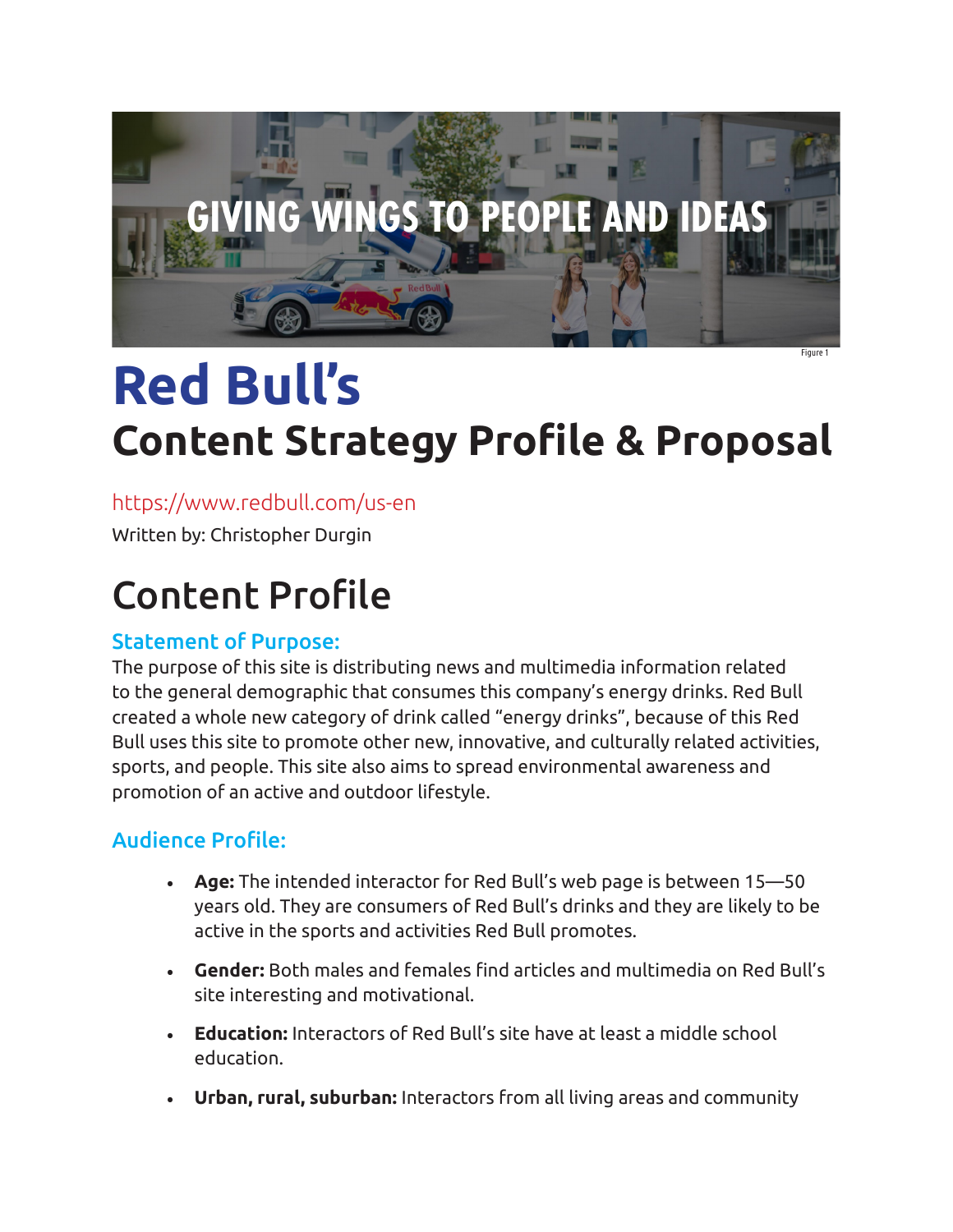situations enjoy the articles on Red Bull's web site.

- **• Cultural Perspective:** Interactors from all backgrounds, countries, cultures, and heritages enjoy Red Bull's site.
- **• Socio—Economic:** Interactors of Red Bull's site are any class with any income. Interactors have the financial ability to own a device to access the internet.
- **• Expertise:** Interactors of Red Bull's site would benefit from a background in cultures surrounding the latest sports, technology, and music.
- **• Attitudes:** Interactors of this website are positive creative thinkers. They understand the importance of positive cultural awareness and the benefits of a healthy and active lifestyle.
- **• Expectations:** The interactors of this site expect advanced interactivity and well produced multimedia content. Red Bull's audience also expects the latest and timely coverage of events and stories.
- **• Context:** Audiences of Red Bull can access the site from both computers and mobile devices. The average interactor will access Red Bull's site for entertainment and information purposes. The audience can access the site through a direct link, social media links, or by accessing their application.

## Frequency of Publication:

Red Bull updates their main page and headlines daily. Red Bull even offers their interactors daily content with their social media posts and live streaming. Red Bull is very consistent in providing quality, daily content.

## Competition:

- <https://www.monsterenergy.com/>
- <https://rockstarenergy.com/>

Red Bull may be the best at what they do, but they're not alone. Both Monster Energy Drinks and Rockstar Energy Drinks offer similar sites laced with similar multimedia content to Red Bull. What sets Red Bull apart is the broad demographic. Monster and Rockstar focus more on niche demographics with limited interests. Red Bull shows more interest in global activities and the success of this strategy is reflected in their global acceptance and mass distribution of their products worldwide.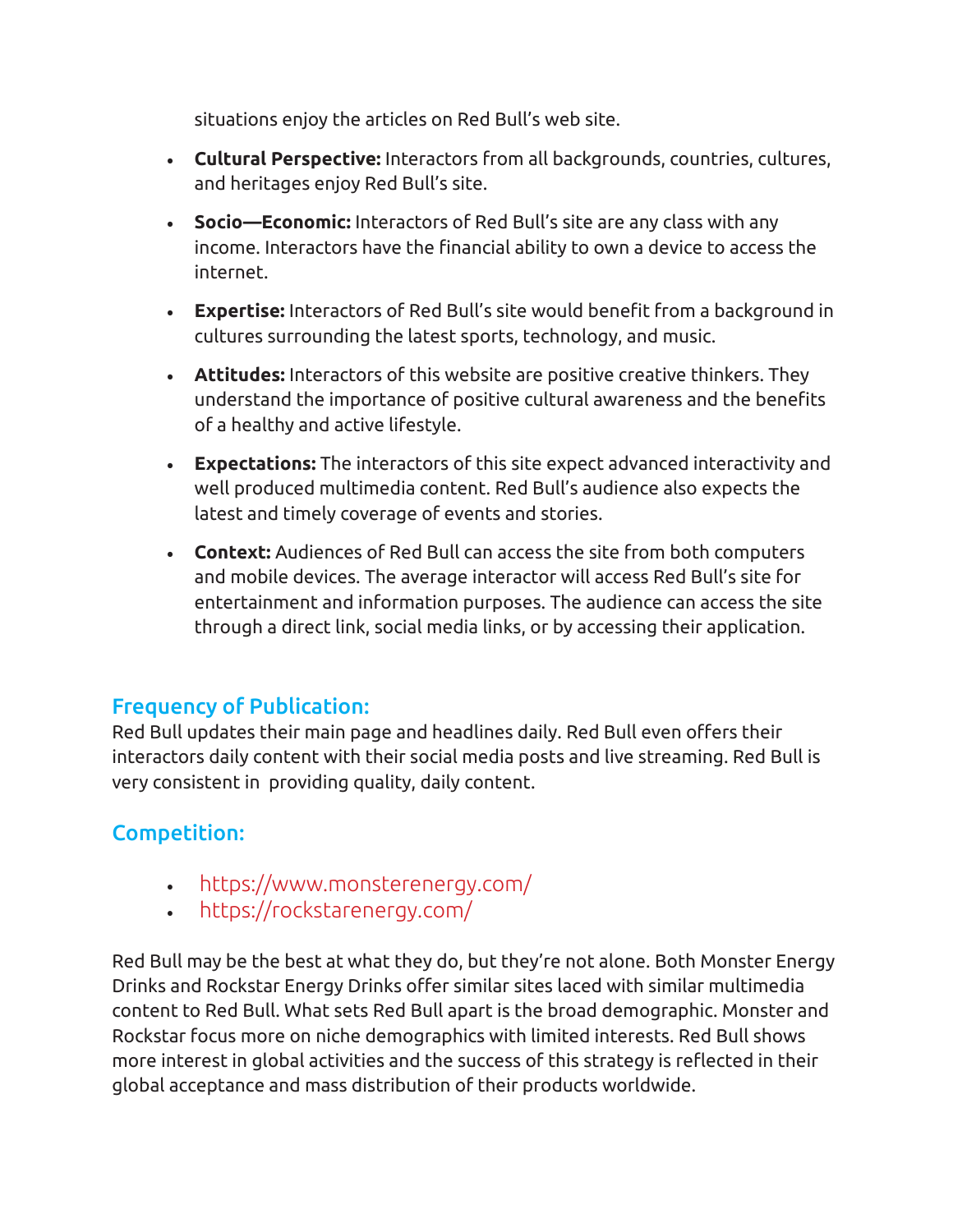**Site Differences** – Red Bull's site overall has a brighter and cleaner feel with Rockstar and Monster having a heavy use of dark colors and "grungy" tones. Red Bull is the only site out of the three that offers interactivity within all multimedia on the site and extended streaming services. Red Bull also focuses on more sports and activities targeting a broader range of interactors.

By not limiting their target demographic, offering a cleaner look, and more interactivity to their site Red Bull really sets itself apart. Further, Red Bull gives back to its interactor with free content that can be used and appreciated on a daily basis.

## Social Media:

Red Bull has every type of mainstream social media and they enable an interactor to access them easily from their website. Red Bull uses social media posts embed in articles to add additional depth and they use these social media outlets daily to promote their positive, fun, and friendly voice. Red Bull uses informality within its social media interactions daily, helping them form a lasting and solid relationship with their target interactors (Carroll, 2014, p. 131). Different divisions and topics of Red Bull also offer their own specific social media presence as well giving Red Bull is the only site out of the three that offers interactivity within all multimedia on the site and extended streaming services.





Figure 2

#### Content Fitness:

Red Bull does an excellent job of maximizing their content fitness. This maximization ensures the quality of their content and a positive interactor experience. I evaluated Red Bull's website and quality according to the four dimensions of information quality (Carroll, 2014, p. 149). From my evaluation I found that Red Bull takes great pride in how they portray all the content on their site and social media alike.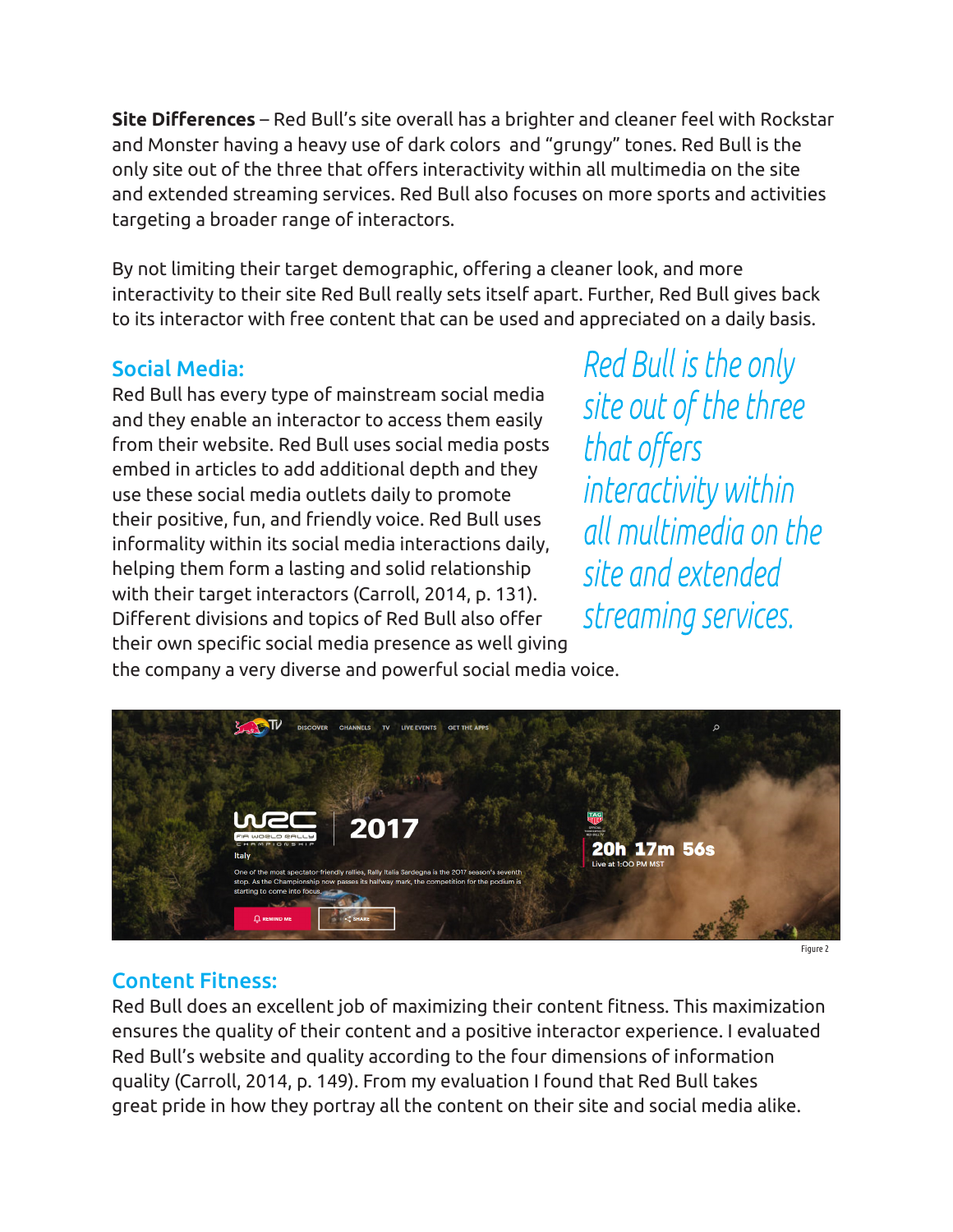The four dimensions of information quality focus on Intrinsic information quality, contextual information quality, representational information quality, and accessibility information quality.

### Information Challenges:

Red Bull does a great job getting to their interactors through the power of the internet. But, using a content strategy that relies on the internet to broadcast a message could be limiting. Potential interactors who do not have the internet or choose not to use certain social media outlets, technology, or applications might miss out on Red Bull's message. Another challenge for Red Bull is how to best tie their social media presence to their site content and streaming apps.



## Content Strategy Proposal

### The Challenge:

Red Bull's web presence is vast and very well maintained. They utilize so many social media variations it almost becomes hard to track. This can cause confusion with potential interactors regarding who they should follow and what following that aspect of Red Bull means or represents. A unified presence is stronger than one that is spread thin. Even sending people to another platform for engagement can make interactors get stuck in a competitor's website; especially without clear or easy navigation to get back (Carroll, 2014, p. 260).

## The Solution:

To combat these challenges and add interactivity to their site, I propose that Red Bull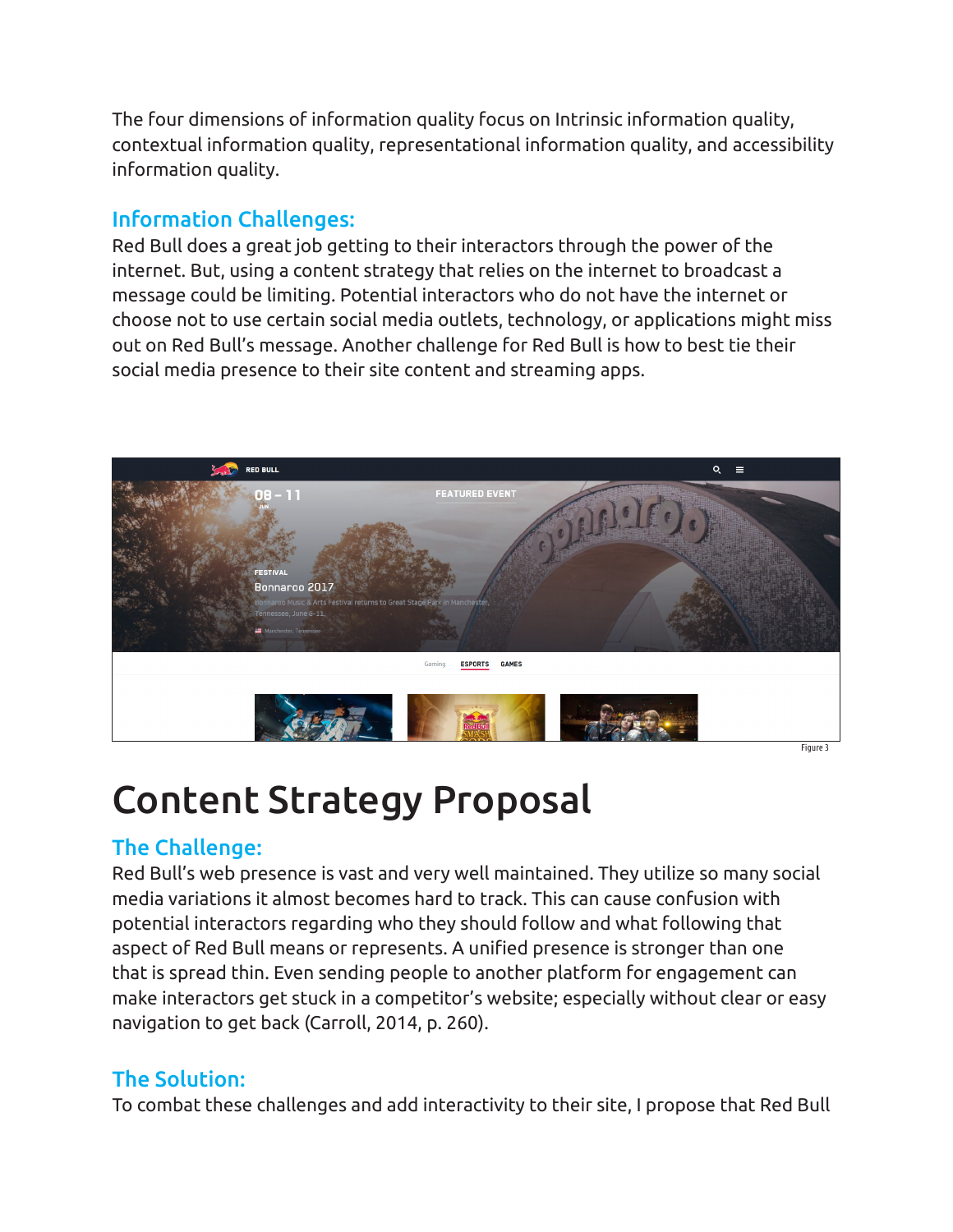start their own social media platform that is specifically based around their interests and meet the expectations of their interactors. Having their own social media platform that is based off the style guide, look, feel, and voice of their site would create a singular location for all interactors to congregate on the net. This presence would not only benefit Red Bull by promotion of their products and events, but users would have the opportunity to make their own events and meetings further adding to the culture surrounding Red Bull itself. Giving users the opportunity to interact and create events off the web would help reach the potential interactors who do not have the internet, choose not to use certain social media outlets, hate technology, or don't use applications.



#### The Benefits:

Red Bull having their own social media platform would attract additional users through friend requests, liking and sharing of posts, and general interactive content. Not having to redirect people to other sites like Facebook or rely on other social media platforms for sharing content would keep Red Bull's iterators engaged and active on their sites and services. Red Bull could even incorporate their free streaming service into their social media platform. With the animosity towards a lot of social media platforms for restricting content and outdated user interfaces, Red Bull could capitalize on an aging market with a clean and modern user interface that targets athletic and active people with similar interest to Red Bull.

#### Conclusion:

Red Bull should incorporate their social media platform into their site in a similar fashion as their sub sites Red Bull TV and Red Bull Music. This would keep a similar look and tie to Red Bull's main site and benefit interactors by ease of access to all the additional service Red Bull offers. This change would affect both their web and social media presence at the same time in a positive and innovative way. This addition to their site would keep interactors on their site and help to promote Red Bull events and user created events a like. Finally, having the ability to directly share Red Bull's social media platform posts with other social media outlets would draw in more users, more site interactors, and more potential Red Bull customers overall.